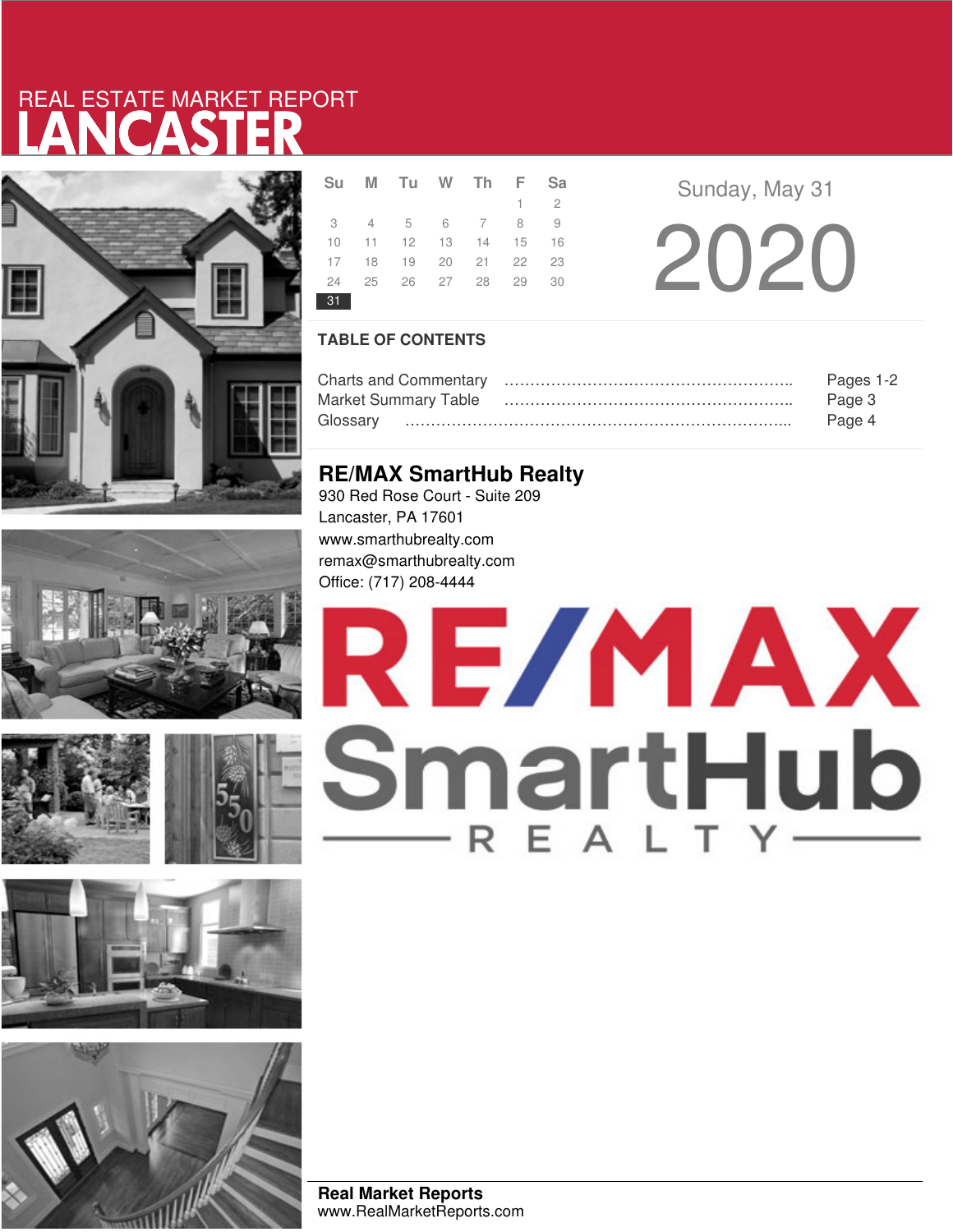

Sunday, May 31, 2020

# RE/MAX SmartHub Realty remax@smarthubrealty.com

Office: (717) 208-4444

at the real estate market. Currently there are 599 sales pending in the market overall, leaving 858 listings still for sale. The resulting pending ratio is 41.1% (599 divided by 1,457). So you might be asking yourself, that's great... but what exactly does it mean? I'm glad you asked! *Let's take a look*

The pending ratio indicates the supply & demand of the market. Specifically, a high ratio means that listings are in demand and quickly going to contract. Alternatively, a low ratio means there are not enough qualified buyers for the existing supply.

**"Current inventory is described as active."**

Taking a closer look, we notice that the \$200K - \$250K price range has a relatively large number of contracts pending sale.

We also notice that the \$250K - \$300K price range has a relatively large inventory of properties for sale at 120 listings. The average list price (or asking price) for all properties in this market is \$366,965.





A total of 2291 contracts have closed in the last 6 months with an average sold price of \$237,759. Breaking it down, we notice that the \$200K - \$250K price range contains the highest number of sold listings.

Alternatively, a total of 821 listings have failed to sell in that same period of time. Listings may fail to sell for many reasons such as being priced too high, having been inadequately marketed, the property was in poor condition, or perhaps the owner had second thoughts about selling at this particular time. The \$200K - \$250K price range has the highest number of off-market listings at 121 properties.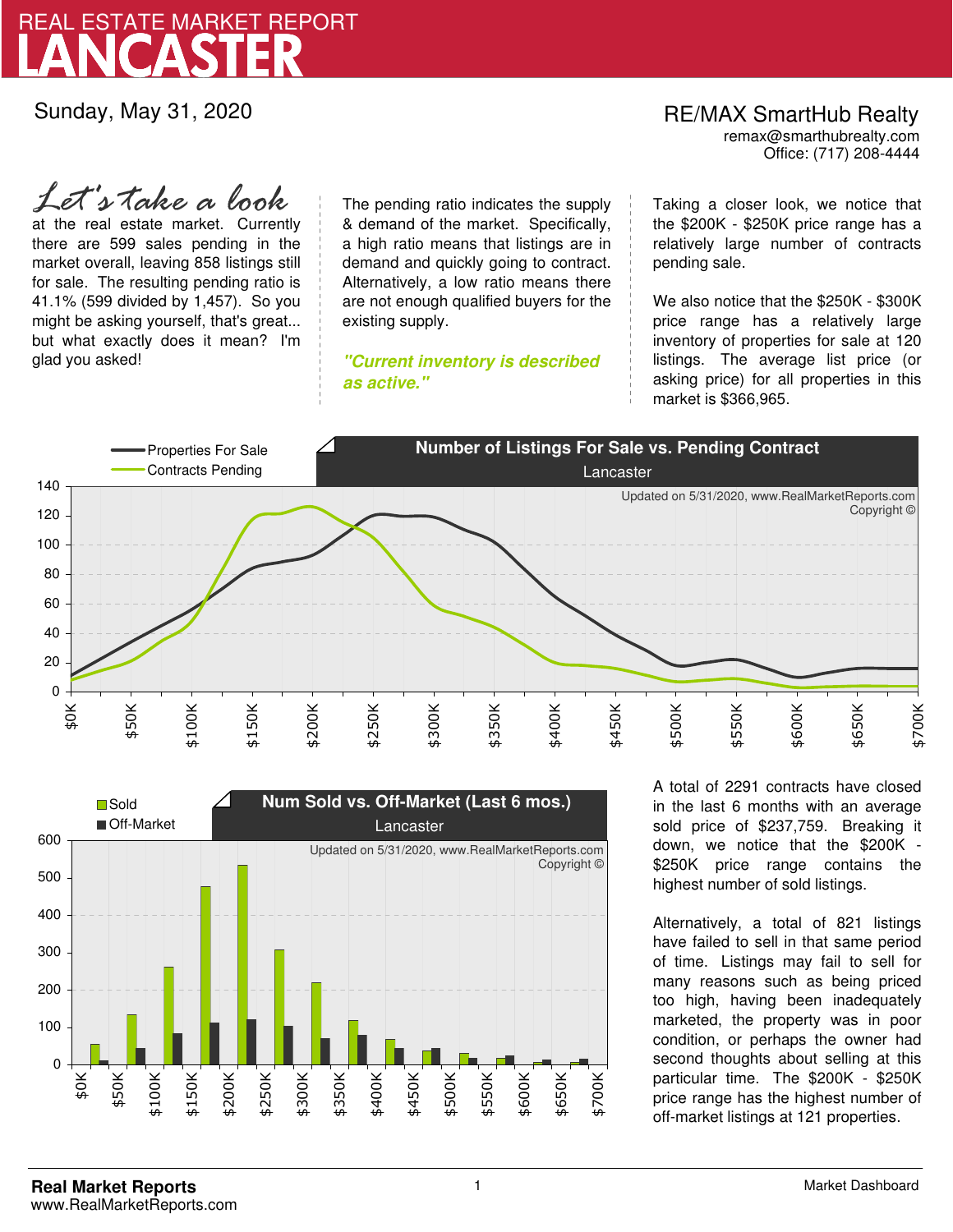# LANCASTER REAL ESTATE MARKET REPORT

Sunday, May 31, 2020

## RE/MAX SmartHub Realty remax@smarthubrealty.com

Office: (717) 208-4444

Looking at the chart to the right, you might be wondering why average days on market (DOM) is important. This is a useful measurement because it can help us to determine whether we are in a buyer's market (indicated by high DOM), or a seller's market (indicated by low DOM). Active listings (properties for sale) have been on the market for an average of 151 days.

Analysis of sold properties for the last six months reveals an average sold price of \$237,759 and 43 days on market. Notice that properties in the \$600K - \$650K price range have sold quickest over the last six months.

The recent history of sales can be seen in the two charts below. The average sold price for the last 30 days was \$243,029 with an average DOM of 38 days.

Since the recent DOM is less than the average DOM for the last 6 months, it is a positive indicator for demand. It is always important to realize that real estate markets can fluctuate due to many factors, including shifting interest rates, the economy, or seasonal changes.



## **"The average list-to-sales ratio for this area is 98.0%."**

Ratios are simple ways to express the difference between two values such as list price and sold price. In our case, we typically use the list-to-sale ratio to determine the percentage of the final list price that the buyer ultimately paid. It is a very common method to help buyers decide how much to offer on a property.

Analysis of the absorption rate indicates an inventory of 2.2 months based on the last 6 months of sales. This estimate is often used to determine how long it would take to sell off the current inventory of properties if all conditions remained the same. It is significant to mention that this estimate does not take into consideration any additional properties that will come onto the market in the future.



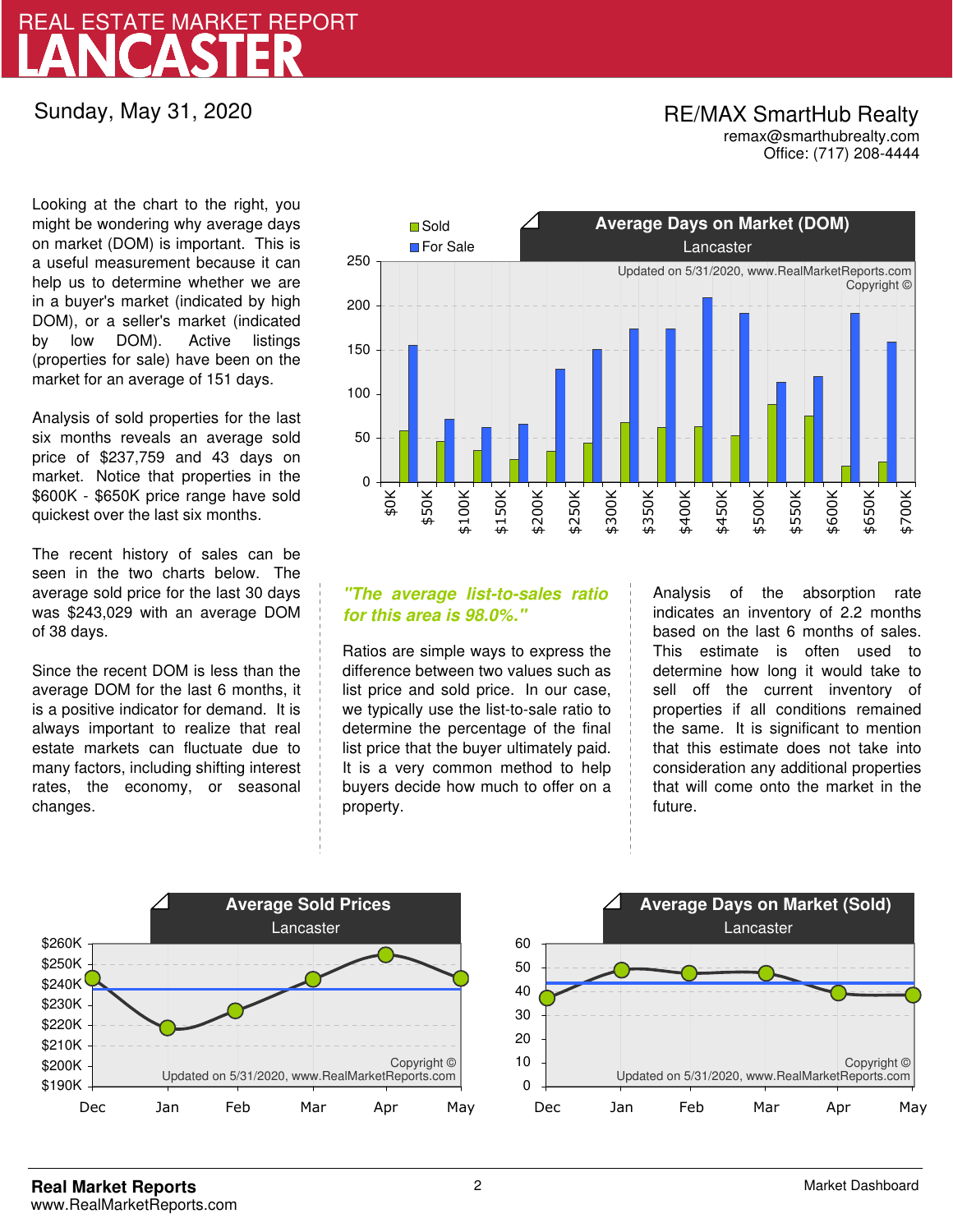# LANCASTER REAL ESTATE MARKET REPORT

Sunday, May 31, 2020

# RE/MAX SmartHub Realty

Office: (717) 208-4444 remax@smarthubrealty.com

|                                    |           | <b>Contracts Pending</b> <sup>[2]</sup> |            |                   |                |                               | Off-Market in the Last 6 Months [3] |                |            |                   |                   |                   | <b>Absorption Rate</b> |              |      |
|------------------------------------|-----------|-----------------------------------------|------------|-------------------|----------------|-------------------------------|-------------------------------------|----------------|------------|-------------------|-------------------|-------------------|------------------------|--------------|------|
|                                    |           | For Sale <sup>[1]</sup>                 |            |                   |                | Sold in the Last 6 Months [4] |                                     |                |            |                   |                   |                   |                        |              |      |
| <b>Price Range</b>                 |           | Total                                   | Avg        | Avg               | Total          | Pending                       | <b>Total</b>                        | <b>Total</b>   | Avg        | Avg Orig          | Avg               | Avg               |                        | List to      | Mos. |
| Min.                               | Max.      | <b>Num</b>                              | <b>DOM</b> | <b>List Price</b> | <b>Num</b>     | Ratio                         | <b>Num</b>                          | <b>Num</b>     | <b>DOM</b> | <b>List Price</b> | <b>List Price</b> | <b>Sold Price</b> |                        | <b>Sales</b> |      |
| \$0                                | \$49,999  | 11                                      | 155        | \$38,000          | 8              | 42.1%                         | 11                                  | 56             | 58         | \$35,148          | \$32,378          | \$29,230          |                        | 90.3%        | 1.2  |
| \$50,000                           | \$99,999  | 34                                      | 72         | \$75,587          | 21             | 38.2%                         | 44                                  | 134            | 47         | \$83,845          | \$80,284          | \$75,307          |                        | 93.8%        | 1.5  |
| \$100,000                          | \$149,999 | 56                                      | 63         | \$128,462         | 48             | 46.2%                         | 83                                  | 261            | 36         | \$135,452         | \$132,453         | \$129,324         |                        | 97.6%        | 1.3  |
| \$150,000                          | \$199,999 | 84                                      | 66         | \$174,276         | 117            | 58.2%                         | 112                                 | 477            | 26         | \$178,426         | \$176,781         | \$174,459         |                        | 98.7%        | 1.1  |
| \$200,000                          | \$249,999 | 93                                      | 129        | \$229,616         | 126            | 57.5%                         | 121                                 | 533            | 35         | \$228,932         | \$226,042         | \$223,574         |                        | 98.9%        | 1.0  |
| \$250,000                          | \$299,999 | 120                                     | 151        | \$280,973         | 105            | 46.7%                         | 103                                 | 307            | 45         | \$280,503         | \$277,220         | \$273,081         |                        | 98.5%        | 2.3  |
| \$300,000                          | \$349,999 | 119                                     | 174        | \$327,698         | 59             | 33.1%                         | 70                                  | 220            | 67         | \$331,240         | \$328,663         | \$324,680         |                        | 98.8%        | 3.2  |
| \$350,000                          | \$399,999 | 102                                     | 174        | \$378,161         | 44             | 30.1%                         | 79                                  | 119            | 63         | \$377,099         | \$375,913         | \$371,197         |                        | 98.7%        | 5.1  |
| \$400,000                          | \$449,999 | 65                                      | 210        | \$426,761         | 20             | 23.5%                         | 44                                  | 68             | 63         | \$425,868         | \$425,623         | \$420,266         |                        | 98.7%        | 5.7  |
| \$450,000                          | \$499,999 | 39                                      | 192        | \$476,323         | 16             | 29.1%                         | 45                                  | 38             | 53         | \$474,304         | \$470,875         | \$469,614         |                        | 99.7%        | 6.2  |
| \$500,000                          | \$549,999 | 18                                      | 114        | \$530,493         | $\overline{7}$ | 28.0%                         | 19                                  | 30             | 88         | \$534,544         | \$525,907         | \$516,614         |                        | 98.2%        | 3.6  |
| \$550,000                          | \$599,999 | 22                                      | 120        | \$582,271         | 9              | 29.0%                         | 24                                  | 18             | 76         | \$607,748         | \$596,970         | \$571,649         |                        | 95.8%        | 7.3  |
| \$600,000                          | \$649,999 | 10                                      | 192        | \$633,200         | 3              | 23.1%                         | 14                                  | $\overline{7}$ | 19         | \$648,152         | \$648,152         | \$620,023         |                        | 95.7%        | 8.6  |
| \$650,000                          | \$699,999 | 16                                      | 159        | \$681,337         | 4              | 20.0%                         | 16                                  | 6              | 23         | \$690,577         | \$690,577         | \$666,969         |                        | 96.6%        | 16.0 |
| \$700,000                          | $+$       | 69                                      | 253        | \$1,036,045       | 12             | 14.8%                         | 36                                  | 17             | 150        | \$1,202,906       | \$1,141,906       | \$991,206         |                        | 86.8%        | 24.4 |
| <b>Market Summary &gt;&gt;&gt;</b> |           | 858                                     | 151        | \$366,965         | 599            | 41.1%                         | 821                                 | 2,291          | 43         | \$245,585         | \$242,490         | \$237,759         |                        | 98.0%        | 2.2  |

Status = [1] ACT; [2] PND; [3] WTH, EXP, CNL; [4] CLS

CountyOrParish = Lancaster

PropertyType = Residential

1

Date Range = 12/01/2019 to 05/31/2020 Date Range = 12/01/2019 to 05/31/2020